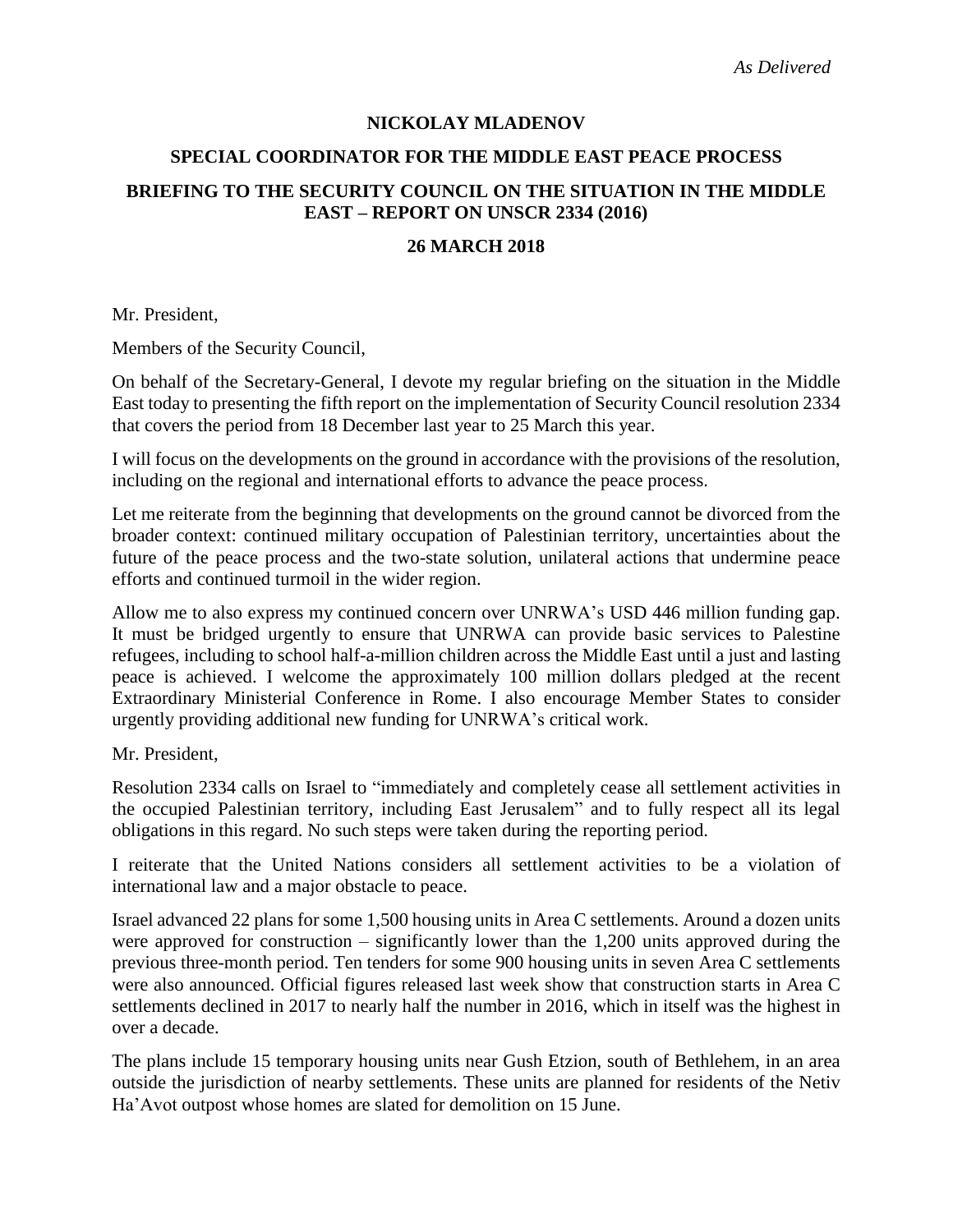In response to the January shooting attack on 4 February that killed a rabbi from the Havat Gilad outpost, the Israeli Government approved the establishment of a new settlement to absorb its residents. Havat Gilad is built almost entirely on privately owned Palestinian land.

In related potentially significant legislative developments, in January, the Knesset passed an amendment to the "Basic Law: Jerusalem, Capital of Israel." This change will make it more difficult for Israel to transfer territories that are currently within the Israeli-defined Jerusalem municipality boundaries to a future Palestinian state by requiring a super-majority of 80 votes in the Knesset. It also makes it somewhat easier to change Jerusalem's municipal boundaries by lowering the required Knesset threshold to a simple majority.

On 7 March, the Knesset also approved an amendment to the "Entry to Israel Law" allowing the revocation of permanent residency status of Palestinians in East Jerusalem involved in terrorist activities, treason or espionage, as defined under Israeli law.

The Israeli Government, on 25 February, endorsed a bill transferring jurisdiction over certain categories of petitions related to decisions by Israeli authorities in the West Bank from the High Court of Justice to the Court for Administrative Affairs in Jerusalem. The sponsors of the bill have described it as a step towards equating legal procedures and norms in the West Bank and Israel.

Mr. President,

Demolition of Palestinian-owned structures by Israeli authorities continued across the occupied West Bank, including East Jerusalem, albeit at the relatively low rate which characterized the past year. Ninety-two structures, including 15 that were donor-funded, were demolished, including for a lack of building permits, which are nearly impossible for Palestinians to obtain. Consequently, 104 Palestinians were displaced, including 42 children, affecting the livelihoods of over 360 people.

Particularly concerning was the demolition of two donor-funded classrooms in the Palestinian Bedouin community of Abu Nuwar. For at least three years now, the United Nations has been warning of steady Israeli pressure on Abu Nuwar residents to move. The community is in the strategic E1 area planned for the expansion of Ma'ale Adumim that would result in the creation of a continuous built-up area between the settlement and East Jerusalem, further dividing East Jerusalem from the rest of the West Bank.

Similarly, the Bedouin village of Umm al-Hiran also came under renewed threat on 21 March as Israeli authorities posted eviction notices on homes, indicating that evictions can take place anytime between the  $14<sup>th</sup>$  and  $29<sup>th</sup>$  of April.

In late December in the Massafer Yatta area of Hebron, where most structures face demolition orders, the IDF blocked several access routes and issued a military order requiring Palestinians to obtain permits to cross, limiting access to services and livelihoods for some 1,400 residents in 12 communities.

Mr. President,

Allow me to turn to the persistent problem of violence. The reporting period was characterized by continuing demonstrations and clashes following to the U.S. announcement on December 6 recognizing Jerusalem as Israel's capital, and to the growing tensions in the West Bank, including East Jerusalem, and along the Gaza fence.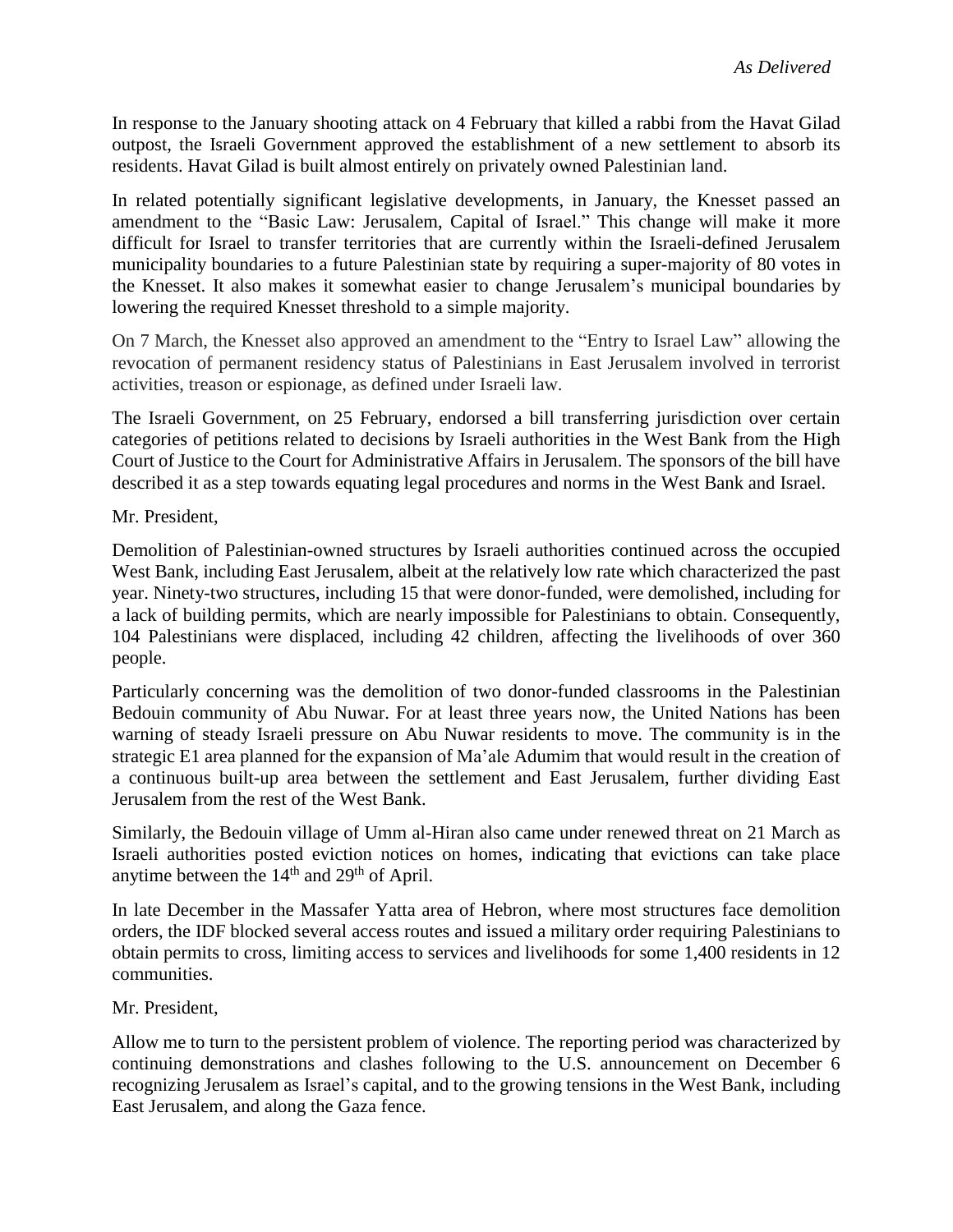Twenty-three Palestinians, including six children, were killed by Israeli security forces (ISF) in various incidents, including reported attacks against Israelis, demonstrations, clashes, or military operations in the occupied Palestinian territory.

Five Israelis – three civilians and two soldiers were killed by Palestinians in separate attacks in the West Bank, including East Jerusalem. On the 5<sup>th</sup> of February, a resident of the Har Bracha settlement was stabbed to death at the entrance to the settlement of Ariel. On 9 January, a rabbi from the Havat Gilad outpost was killed in a drive-by shooting. Two of the three alleged perpetrators were killed by the ISF during subsequent search and arrest operations. On 18 March, an Israeli civilian was stabbed and mortally wounded in Jerusalem's Old City. The alleged assailant, a Palestinian man from the West Bank town of Aqraba, was shot dead by Israeli Security Forces.

On 10 March, a Palestinian teenager was shot dead during clashes with Israeli security forces and settlers in the village of Urif, after confrontations between Palestinian villagers and residents of the nearby Yitzhar settlement turned violent.

During the reporting period, there was a concerning escalation of violence in and around the Gaza Strip. Improvised explosive devices (IEDs) placed by Palestinian militants near the Gaza fence exploded on three occasions, wounding four Israeli soldiers in one incident on the  $17<sup>th</sup>$  of February. On each occasion, Israeli forces responded with airstrikes and shelling against Hamas targets. The Israeli military also announced that it had destroyed three tunnels either fully inside Gaza or leading from Gaza into Israeli territory. Prior to the escalation, on 13 January, the IDF also destroyed a tunnel extending from Gaza into Israel and Egypt under the Kerem Shalom crossing.

In addition, 33 rockets were fired from Gaza towards Israel, with 11 landing in Israel itself. The Israel Defense Forces (IDF) retaliated against Hamas military sites in Gaza. No injuries were reported on either side.

On the 13<sup>th</sup> of March, an IED exploded in Gaza targeting the convoy of the Palestinian Prime Minister Hamdallah and the Head of Intelligence, lightly injuring six people. There have been no claims of responsibility.

On 22 March, Hamas security forces conducted an operation in the an-Nuseirat Camp in Gaza, reportedly targeting the chief suspect in the 13 March bombing. During the operation, the suspect and an accomplice were critically wounded and later succumbed to their wounds. Two members of Hamas' security forces were also killed during the incident.

Mr. President,

Despite the call in Security Council resolution 2334 for the parties to refrain from acts of provocation, incitement, and inflammatory rhetoric, such statements continued.

Fatah's official social media pages continued to feature posts glorifying perpetrators of past violence against Israeli civilians, including terror attacks that killed civilians and children. In addition, Palestinian officials continued to make statements denying the historical and religious connection of Jews to Jerusalem and its holy sites. One senior religious leader falsely claimed Jews had lived in historical Jerusalem for only 70 or 80 years. Others continue to describe Israel as "a colonial project."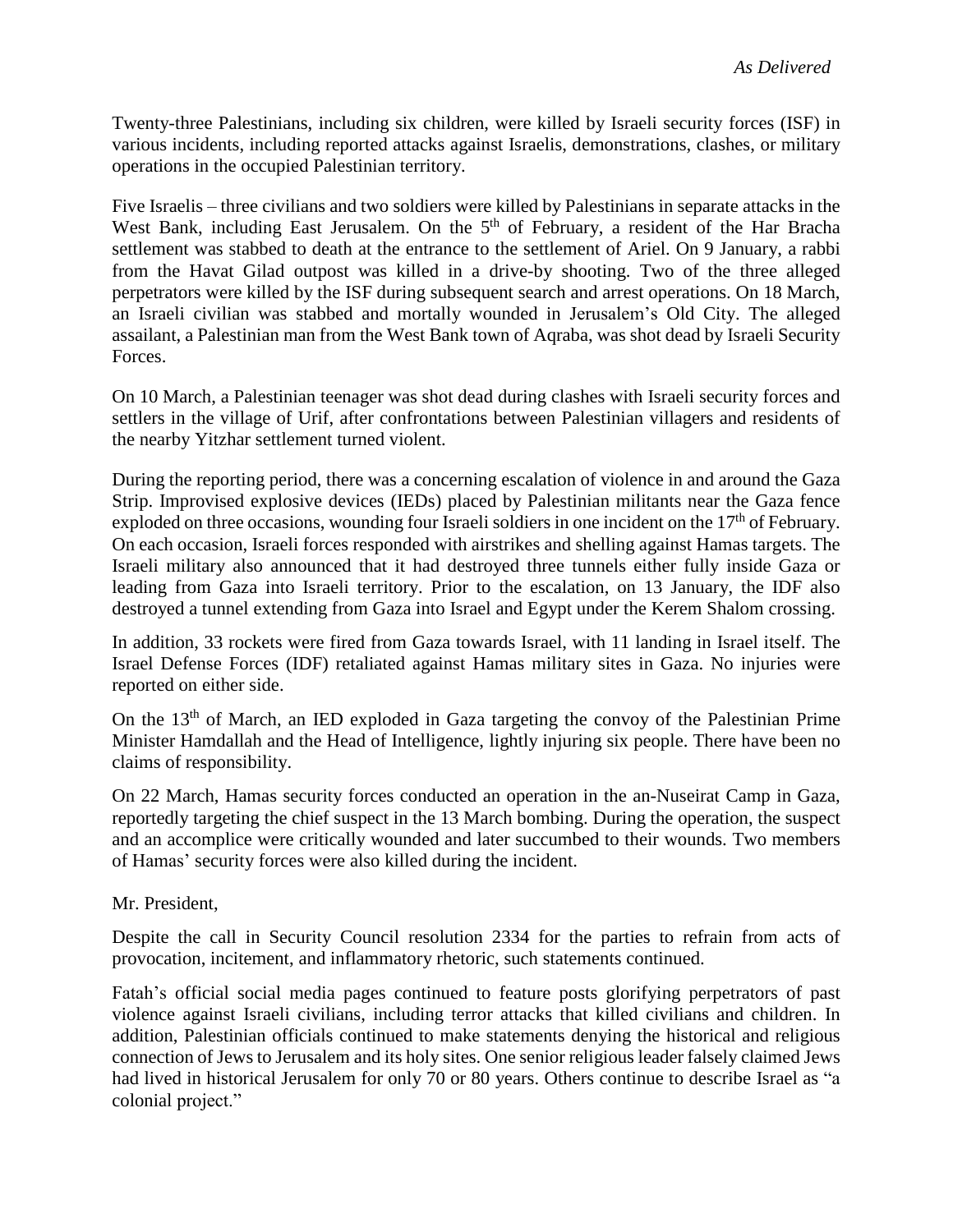I urge the Palestinian leadership to continue to speak against violence in general, and to condemn specific attacks against civilians.

Senior Israeli officials made provocative statements encouraging annexation of all or parts of the occupied West Bank and categorically rejecting the two-state solution. Some claimed that Palestinians are an "invented people", others referred to Palestinians as "blood thirsty barbarians", and one political leader called for more "injuries and deaths" in Gaza, complaining that Israeli military strikes responding to rocket fire were not producing enough casualties among militants.

I urge political leaders to refrain from provocative statements and actions that fuel an already tense environment.

#### Mr. President,

Resolution 2334 reiterated the calls by the Middle East Quartet for affirmative steps to be taken to "reverse negative trends on the ground that are imperiling the two-state solution." The period has witnessed both positive and negative actions by the parties in this regard.

In January, after years of negotiations, Israel approved the operation of local Palestinian 3G service in the West Bank, allowing Palestinian telecom companies to offer higher speed data services and somewhat improve their competitiveness.

There were two high-level meetings between the Israeli and Palestinian Ministers of Economy on 15 February in Paris and between the Israeli Minister of Finance and the Palestinian Prime Minister and the Palestinian Minister of Finance as well on 19 February in Ramallah – to discuss a range of economic and infrastructure issues concerning the West Bank and Gaza.

On 18 February, Israel's Ministerial Committee for Legislation endorsed a bill which would allow Israel to withhold tax revenues that are collected by Israel on behalf of the Palestinian Authority. The amount withheld would be equivalent to the money used for payments to the families of Palestinian perpetrators of attacks against Israelis or for prisoners held in Israeli jails. On 5 March, the Knesset advanced a more restrictive version of the same bill.

Meanwhile, implementation of the 12 October intra-Palestinian agreement between Fatah and Hamas has stalled. In February and March, Egypt hosted delegations from the two parties in an effort to advance the process of returning Gaza under the control of the Palestinian Authority. I also held multiple meetings with senior Palestinian and Egyptian officials in support of the process.

On 4 March, the Palestinian Government approved a USD 5.1 billion budget for 2018, while presenting the option that if it were empowered in Gaza, it could amend the budget and absorb upto 20,000 Gaza civil servants as well.

In Gaza, electricity supply remains far below needs, with cuts of up to 20 hours-per-day. Without emergency fuel, 55 sewage pools are at significant risk of overflowing and the functioning of 48 water desalination plants has been reduced to around 20 per cent of their working capacity. Water is piped to households for a few hours only every four-to-five days. Basic services continue to function thanks to UN-distributed, donor-funded fuel for generators, which is expected to last, at best, only until September 2018.

Over 40 per cent of essential medicines remain at zero stock due to a lack of funding.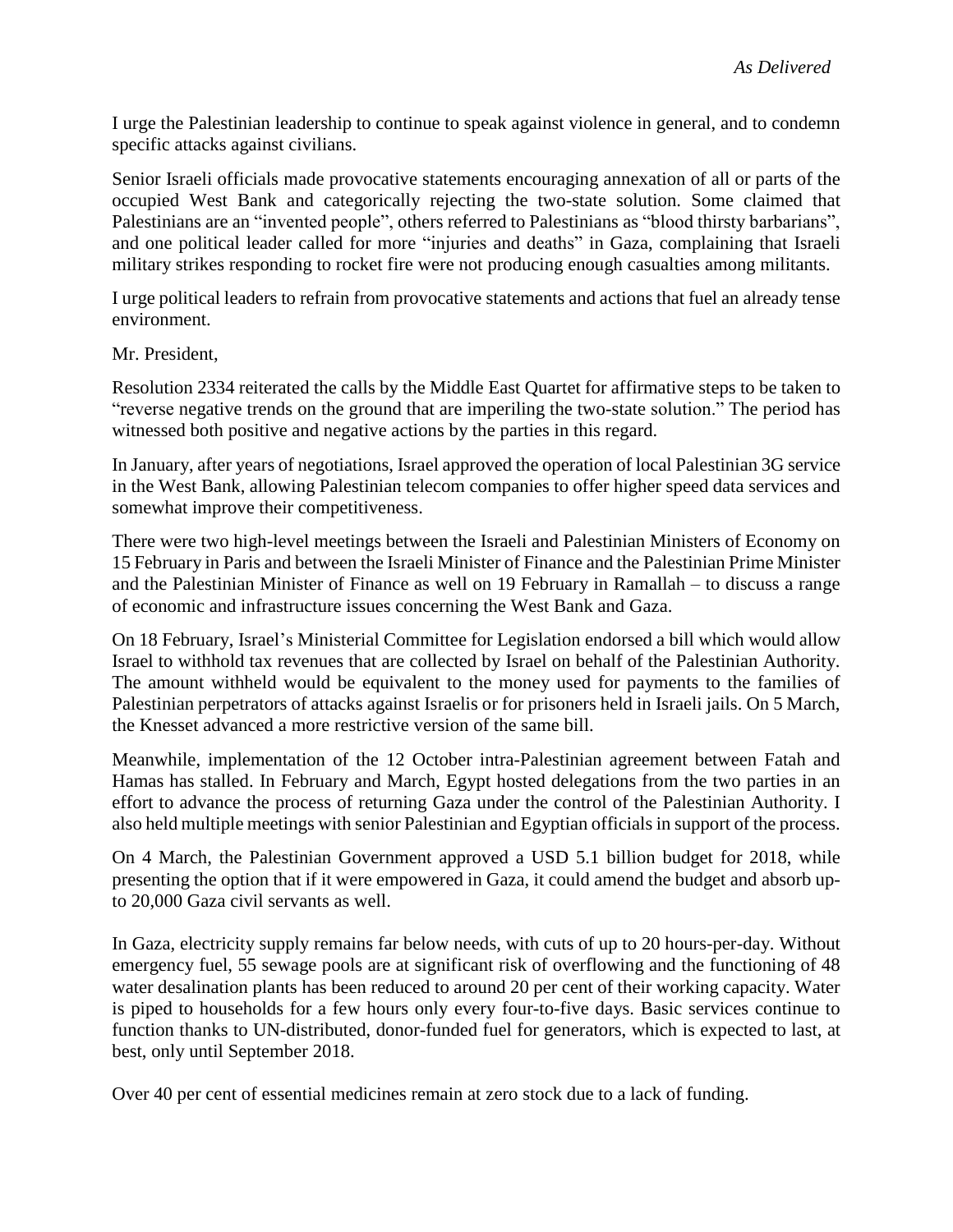After a ten-year delay, the Northern Gaza Emergency Sewage Treatment (NGEST) plant finally began operating on March 1<sup>st</sup>, albeit at minimum capacity. More sustainable energy supply and other infrastructure projects needs to be urgently pursued to allow for the plant to function at full capacity. In addition to a rapidly deteriorating humanitarian situation, Gaza's economy remains on the brink of collapse. Urgent interventions alongside increased commitment to short, medium and longer-term projects provided the basis for discussions at the Ad Hoc Liaison Committee (AHLC) on 20 March in Brussels. Two preparatory meetings, one in Cairo and one in Washington on 8 and 13 March, respectively, helped develop a series of priority engagements aimed at improving the electricity, water and health situations in Gaza.

An EU-hosted pledging conference for the Gaza Central Desalination Plant, also took place on 20 March, saw Member States commit some USD 565 million, nearly 80 per cent of the project costs, enabling the tendering process to begin. This is a positive development for the people and infrastructure of Gaza. Nevertheless, it is only one, albeit important, project required to ensure that Gaza remains livable beyond the foreseeable future. In a welcome development, over the past two months, Israel has approved thousands of pending residential cases, more than 130 private sector projects and over 1,200 requests for the import of items that Israel considers to be of dual civilian and military use.

On the 14<sup>th</sup> of February, at a trilateral meeting convened by the United Nations, Israel and the Palestinian Authority agreed to continue with the Gaza Reconstruction Mechanism and conduct a joint review in order to improve functionality, transparency and predictability of the mechanism.

Mr. President,

Resolution 2334 calls upon all States to distinguish, in their relevant dealings, between the territory of the State of Israel and the territories occupied since 1967. There are two developments to report in this regard.

On 23 January, the Danish Parliament passed a resolution with reference to Security Council resolution 2334, and in line with European Union policy, urging that future agreements between Denmark and Israel clearly state their inapplicability to occupied territory and encouraging the Government to strengthen its guidance to private and public investors.

Also in January, the European Commission signed a financing agreement with Israel allowing the latter's participation in the Joint Operational Programme "Mediterranean Sea Basin" under the European Neighbourhood and Partnership Instrument for 2014-2020. In continuation of an existing European Union practice, the agreement includes a territorial clause stating that "in accordance with EU policy the agreement shall not apply to the geographic areas that came under the administration of the State of Israel after 5 June 1967."

Regrettably, Mr. President. the reporting period has seen no progress towards advancing the goal of a lasting peace as called for in the resolution.

On 31 January, Norway and the European Union convened an extraordinary Ministerial meeting of the Ad Hoc Liaison Committee, in which support for the two-state solution in line with relevant UN resolutions was reiterated. The participants stated their support to ongoing efforts to restore unity between the west Bank and Gaza under the control of the legitimate Palestinian Authority, by focusing, inter alia, on urgent projects that address urgent electricity, water and humanitarian needs.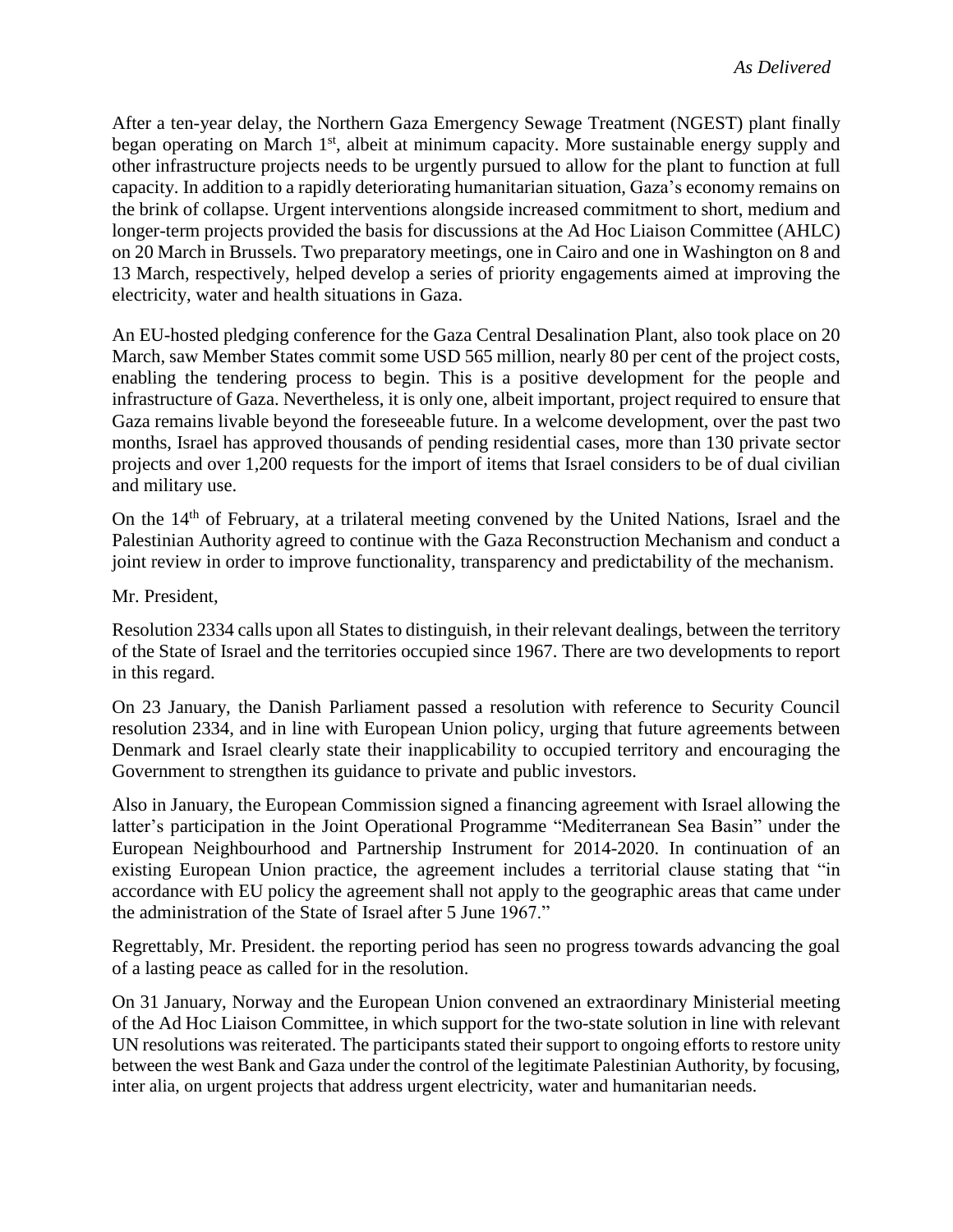Speaking at the Security Council on 20 February, Palestinian President Abbas called for an international peace conference to be held by middle of this year, that would form a multilateral mechanism in support of the parties to negotiate all permanent status issues within a specific timeframe, and attain full UN membership for the State of Palestine and mutual recognition of Palestinian and Israeli statehood on the 1967 lines.

On 23 February, the U.S. announced that it would move its embassy to Jerusalem on 14 May 2018 to coincide with the 70th anniversary of Israel's declaration of independence.

Mr. President,

In closing, I would like to share some broad observations concerning the provisions of resolution 2334 on the reporting period.

Firstly, Israel's illegal settlement expansion and related activities continue further threatening the viability of the two-state solution and eroding the prospects for peace. The latest decision to establish a new settlement for the second time since the adoption of Security Council resolution 2334, following Amihai in May 2017, is particularly troubling

Meanwhile, Palestinian development remains extremely restricted. In Area C alone, there are nearly 13,000 outstanding demolition orders against Palestinian-owned structures, of which some 500 are ready for execution. Less than one per cent of Area C, comprising over 60 percent of the West Bank and critical for the contiguity of a future Palestinian state, is available for Palestinian construction under approved plans.

Secondly, violence and incitement continue to fuel hatred, division, distrust and fear. Continuing terror attacks on Israelis and the attempt on the life of the Palestinian Prime Minister illustrate the growing risk of destabilization and the empowerment of radicals and extremists.

The use of force by Israel must also be calibrated. Israel must uphold its responsibilities under international human rights law and humanitarian law. Lethal force should only be used as a last resort, with any resulting fatalities properly investigated by the authorities. I once again, urge the security forces to exercise maximum restraint to avoid casualties.

I note the developing Palestinian plans for a march on the Gaza fence on the 30<sup>th</sup> of March. I call on all sides to exercise restraint and to take the necessary steps to avoid a violent escalation. It is imperative that civilians, in particular children, not be targeted and that all actors refrain from putting children at risk at any time.

I also take this opportunity to reiterate my call to Hamas to provide full information on the two Israeli soldiers and two civilians who are being held in Gaza, as required by international humanitarian law.

Thirdly, steps taken on the ground in Area C and Gaza are welcome, but far from transformative. The relaxation on the import of certain "dual-use" items and the increased number of permits issued to business people in Gaza are, nevertheless, important developments that need to be sustained and augmented. Economic development, critical as it is, is no substitute for sovereignty and statehood. Efforts aimed at achieving both must proceed in parallel.